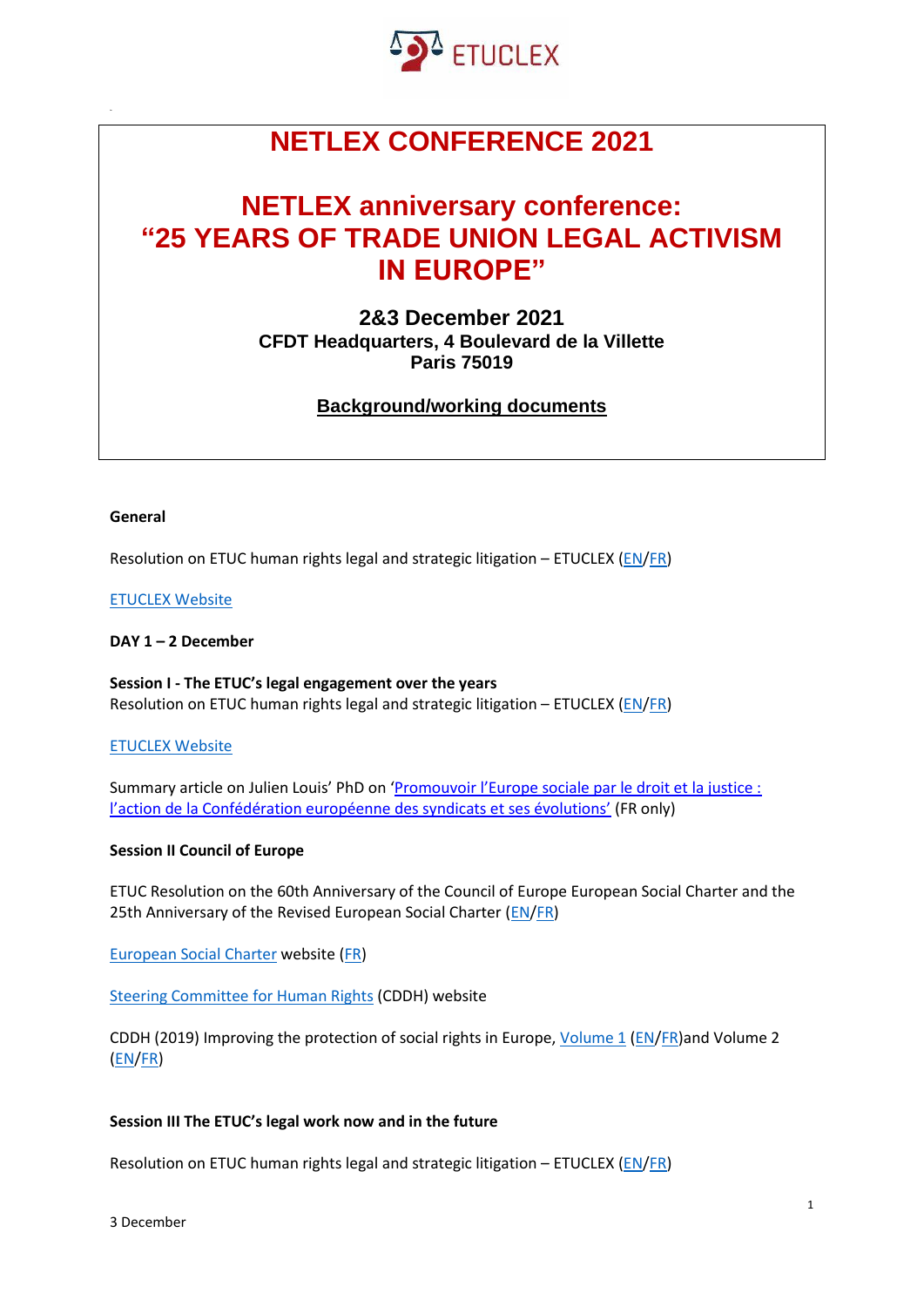## [ETUCLEX Website](https://eur01.safelinks.protection.outlook.com/?url=https%3A%2F%2Fetuclex.etuc.org%2F&data=04%7C01%7CSCLAUWAERT%40etuc.org%7Cebacda33ca464ebf639b08d9b34ef13b%7C7a57d45075f34a4da90dac04a367b91a%7C0%7C0%7C637737973892735124%7CUnknown%7CTWFpbGZsb3d8eyJWIjoiMC4wLjAwMDAiLCJQIjoiV2luMzIiLCJBTiI6Ik1haWwiLCJXVCI6Mn0%3D%7C3000&sdata=NtcxdQrco%2FRgNToh4qrT95EXV7VcGJVN27AezzulobA%3D&reserved=0)

## **DAY 2 – 3 December**

## **Session I: Preserving Human rights during the Covid pandemic**

ETUC [Covid-19 Watch Briefing Notes](https://eur01.safelinks.protection.outlook.com/?url=https%3A%2F%2Fwww.etuc.org%2Fen%2Fpublication%2Fcovid-19-watch-etuc-briefing-notes&data=04%7C01%7CSCLAUWAERT%40etuc.org%7Cebacda33ca464ebf639b08d9b34ef13b%7C7a57d45075f34a4da90dac04a367b91a%7C0%7C0%7C637737973892745079%7CUnknown%7CTWFpbGZsb3d8eyJWIjoiMC4wLjAwMDAiLCJQIjoiV2luMzIiLCJBTiI6Ik1haWwiLCJXVCI6Mn0%3D%7C3000&sdata=duCp8APBni70hYBZdv4vQAn7z71h0Vmkq%2FdNE1Jc5BA%3D&reserved=0)

EESC [Fundamental Rights and Rule of Law Ad Hoc Group](https://eur01.safelinks.protection.outlook.com/?url=https%3A%2F%2Fwww.eesc.europa.eu%2Fen%2Fsections-other-bodies%2Fother%2Fgroup-fundamental-rights-and-rule-law%2Fnews&data=04%7C01%7CSCLAUWAERT%40etuc.org%7Cebacda33ca464ebf639b08d9b34ef13b%7C7a57d45075f34a4da90dac04a367b91a%7C0%7C0%7C637737973892755041%7CUnknown%7CTWFpbGZsb3d8eyJWIjoiMC4wLjAwMDAiLCJQIjoiV2luMzIiLCJBTiI6Ik1haWwiLCJXVCI6Mn0%3D%7C3000&sdata=q1J6eWYTjX4dyyFoUkFJqyaRUjaXV4wQx0oaI9AJVYI%3D&reserved=0)

Council of Europe European Committee of Social Rights (ECSR) [Covid-19 and social rights/European](https://eur01.safelinks.protection.outlook.com/?url=https%3A%2F%2Fwww.coe.int%2Fen%2Fweb%2Feuropean-social-charter%2Fsocial-rights-in-times-of-pandemic&data=04%7C01%7CSCLAUWAERT%40etuc.org%7Cebacda33ca464ebf639b08d9b34ef13b%7C7a57d45075f34a4da90dac04a367b91a%7C0%7C0%7C637737973892755041%7CUnknown%7CTWFpbGZsb3d8eyJWIjoiMC4wLjAwMDAiLCJQIjoiV2luMzIiLCJBTiI6Ik1haWwiLCJXVCI6Mn0%3D%7C3000&sdata=fi3Aqn7txD1UmbSukkQusKTP%2FFZXS2HFJf4iSlPNR6s%3D&reserved=0)  [Social Charter](https://eur01.safelinks.protection.outlook.com/?url=https%3A%2F%2Fwww.coe.int%2Fen%2Fweb%2Feuropean-social-charter%2Fsocial-rights-in-times-of-pandemic&data=04%7C01%7CSCLAUWAERT%40etuc.org%7Cebacda33ca464ebf639b08d9b34ef13b%7C7a57d45075f34a4da90dac04a367b91a%7C0%7C0%7C637737973892755041%7CUnknown%7CTWFpbGZsb3d8eyJWIjoiMC4wLjAwMDAiLCJQIjoiV2luMzIiLCJBTiI6Ik1haWwiLCJXVCI6Mn0%3D%7C3000&sdata=fi3Aqn7txD1UmbSukkQusKTP%2FFZXS2HFJf4iSlPNR6s%3D&reserved=0) [\(FR\)](https://eur01.safelinks.protection.outlook.com/?url=https%3A%2F%2Fwww.coe.int%2Ffr%2Fweb%2Feuropean-social-charter%2Fsocial-rights-in-times-of-pandemic&data=04%7C01%7CSCLAUWAERT%40etuc.org%7Cebacda33ca464ebf639b08d9b34ef13b%7C7a57d45075f34a4da90dac04a367b91a%7C0%7C0%7C637737973892755041%7CUnknown%7CTWFpbGZsb3d8eyJWIjoiMC4wLjAwMDAiLCJQIjoiV2luMzIiLCJBTiI6Ik1haWwiLCJXVCI6Mn0%3D%7C3000&sdata=vXnqyXwhIWuZdeyXhcmkMX3o22x4JHkLK5fIVGfRt5g%3D&reserved=0)

## **Session II: Need for EU action on mandatory Human Rights Due Diligence to hold business accountable**

ETUC Position calling for a [European Directive on mandatory Human Rights Due Diligence and](https://eur01.safelinks.protection.outlook.com/?url=https%3A%2F%2Fwww.etuc.org%2Fen%2Fdocument%2Fetuc-position-european-directive-mandatory-human-rights-due-diligence-and-responsible&data=04%7C01%7CSCLAUWAERT%40etuc.org%7Cebacda33ca464ebf639b08d9b34ef13b%7C7a57d45075f34a4da90dac04a367b91a%7C0%7C0%7C637737973892764993%7CUnknown%7CTWFpbGZsb3d8eyJWIjoiMC4wLjAwMDAiLCJQIjoiV2luMzIiLCJBTiI6Ik1haWwiLCJXVCI6Mn0%3D%7C3000&sdata=%2BdP2PlT9y5BO%2By0WZ6%2B98N1XPC%2Fyp1BpoitJHmRx6w8%3D&reserved=0)  [responsible business conduct](https://eur01.safelinks.protection.outlook.com/?url=https%3A%2F%2Fwww.etuc.org%2Fen%2Fdocument%2Fetuc-position-european-directive-mandatory-human-rights-due-diligence-and-responsible&data=04%7C01%7CSCLAUWAERT%40etuc.org%7Cebacda33ca464ebf639b08d9b34ef13b%7C7a57d45075f34a4da90dac04a367b91a%7C0%7C0%7C637737973892764993%7CUnknown%7CTWFpbGZsb3d8eyJWIjoiMC4wLjAwMDAiLCJQIjoiV2luMzIiLCJBTiI6Ik1haWwiLCJXVCI6Mn0%3D%7C3000&sdata=%2BdP2PlT9y5BO%2By0WZ6%2B98N1XPC%2Fyp1BpoitJHmRx6w8%3D&reserved=0) (December 2019) [\(FR\)](https://eur01.safelinks.protection.outlook.com/?url=https%3A%2F%2Fwww.etuc.org%2Ffr%2Fdocument%2Fposition-de-la-ces-pour-une-directive-europeenne-sur-le-devoir-de-vigilance-en-matiere-de&data=04%7C01%7CSCLAUWAERT%40etuc.org%7Cebacda33ca464ebf639b08d9b34ef13b%7C7a57d45075f34a4da90dac04a367b91a%7C0%7C0%7C637737973892764993%7CUnknown%7CTWFpbGZsb3d8eyJWIjoiMC4wLjAwMDAiLCJQIjoiV2luMzIiLCJBTiI6Ik1haWwiLCJXVCI6Mn0%3D%7C3000&sdata=90%2B4C2%2FxMZD6MyTA1KJQg330C2k4iOlcW1FYkw6Jzpc%3D&reserved=0)

ETUC dedicated website section on [Human Rights and Due Diligence](https://eur01.safelinks.protection.outlook.com/?url=https%3A%2F%2Fwww.etuc.org%2Fen%2Ftime-act-human-rights-due-diligence-and-responsible-business-conduct&data=04%7C01%7CSCLAUWAERT%40etuc.org%7Cebacda33ca464ebf639b08d9b34ef13b%7C7a57d45075f34a4da90dac04a367b91a%7C0%7C0%7C637737973892774997%7CUnknown%7CTWFpbGZsb3d8eyJWIjoiMC4wLjAwMDAiLCJQIjoiV2luMzIiLCJBTiI6Ik1haWwiLCJXVCI6Mn0%3D%7C3000&sdata=tIB1oNYqSqSDsJr%2Bt6uAcvTMhQVDL7ft%2FqndXFKXh6A%3D&reserved=0)

## **Session III: Trade union action in a changing world of work**

• Artificial Intelligence and the (missing) workplace dimension

ETUC: [Resolution on the European strategies on artificial intelligence and data](https://eur01.safelinks.protection.outlook.com/?url=https%3A%2F%2Fwww.etuc.org%2Fsites%2Fdefault%2Ffiles%2Fdocument%2Ffile%2F2020-07%2FAdopted%2520-%2520ETUC%2520resolution%2520on%2520%2520the%2520European%2520strategies%2520on%2520artificial%2520intelligence%2520and%2520data%2520-%2520EN.pdf&data=04%7C01%7CSCLAUWAERT%40etuc.org%7C077eb46aae3f49bf628d08d9b41c741c%7C7a57d45075f34a4da90dac04a367b91a%7C0%7C0%7C637738856582367514%7CUnknown%7CTWFpbGZsb3d8eyJWIjoiMC4wLjAwMDAiLCJQIjoiV2luMzIiLCJBTiI6Ik1haWwiLCJXVCI6Mn0%3D%7C3000&sdata=1FxbxFWFcRyOmLqzveosRttdMQmPmjUdGDM5jcZOE7Q%3D&reserved=0)

ETUC: [Commission's proposal for a regulation on Artificial Intelligence fails to address the workplace](https://eur01.safelinks.protection.outlook.com/?url=https%3A%2F%2Fwww.etuc.org%2Fen%2Fdocument%2Fcommissions-proposal-regulation-artificial-intelligence-fails-address-workplace-dimension&data=04%7C01%7CSCLAUWAERT%40etuc.org%7C077eb46aae3f49bf628d08d9b41c741c%7C7a57d45075f34a4da90dac04a367b91a%7C0%7C0%7C637738856582377474%7CUnknown%7CTWFpbGZsb3d8eyJWIjoiMC4wLjAwMDAiLCJQIjoiV2luMzIiLCJBTiI6Ik1haWwiLCJXVCI6Mn0%3D%7C3000&sdata=6qJ%2Fq823I2VTEAlCXiWbcEdNNzG3drRnSkStIl%2F%2BGO4%3D&reserved=0)  [dimension](https://eur01.safelinks.protection.outlook.com/?url=https%3A%2F%2Fwww.etuc.org%2Fen%2Fdocument%2Fcommissions-proposal-regulation-artificial-intelligence-fails-address-workplace-dimension&data=04%7C01%7CSCLAUWAERT%40etuc.org%7C077eb46aae3f49bf628d08d9b41c741c%7C7a57d45075f34a4da90dac04a367b91a%7C0%7C0%7C637738856582377474%7CUnknown%7CTWFpbGZsb3d8eyJWIjoiMC4wLjAwMDAiLCJQIjoiV2luMzIiLCJBTiI6Ik1haWwiLCJXVCI6Mn0%3D%7C3000&sdata=6qJ%2Fq823I2VTEAlCXiWbcEdNNzG3drRnSkStIl%2F%2BGO4%3D&reserved=0)

ETUI: [Algorithmic management and collective bargaining](https://eur01.safelinks.protection.outlook.com/?url=https%3A%2F%2Fwww.etui.org%2Fsites%2Fdefault%2Ffiles%2F2021-05%2FAlgorithmic%2520management%2520and%2520collective%2520bargaining-web-2021.pdf&data=04%7C01%7CSCLAUWAERT%40etuc.org%7C077eb46aae3f49bf628d08d9b41c741c%7C7a57d45075f34a4da90dac04a367b91a%7C0%7C0%7C637738856582387427%7CUnknown%7CTWFpbGZsb3d8eyJWIjoiMC4wLjAwMDAiLCJQIjoiV2luMzIiLCJBTiI6Ik1haWwiLCJXVCI6Mn0%3D%7C3000&sdata=vUpmrMx6wbWJw1sBQEKi2PZ00foIlqVlQKaWVcy8Ou0%3D&reserved=0)

ETUI: [The AI Regulation: entering an AI regulatory winter?](https://eur01.safelinks.protection.outlook.com/?url=https%3A%2F%2Fwww.etui.org%2Fsites%2Fdefault%2Ffiles%2F2021-06%2FThe%2520AI%2520Regulation.%2520Entering%2520an%2520AI%2520regulatory%2520winter_2021.pdf&data=04%7C01%7CSCLAUWAERT%40etuc.org%7C077eb46aae3f49bf628d08d9b41c741c%7C7a57d45075f34a4da90dac04a367b91a%7C0%7C0%7C637738856582387427%7CUnknown%7CTWFpbGZsb3d8eyJWIjoiMC4wLjAwMDAiLCJQIjoiV2luMzIiLCJBTiI6Ik1haWwiLCJXVCI6Mn0%3D%7C3000&sdata=kPldHybUlFQvOa8B7uF69RHy%2BToC71K5tfdSFYiyu6c%3D&reserved=0)

• Platform Workers: EC on the edge of a paradigm shift?

ETUC reply to th[e First phase consultation of social partners under Article 154 TFEU on possible](https://www.etuc.org/en/document/etuc-reply-first-phase-consultation-social-partners-under-article-154-tfeu-possible-0)  [action addressing the challenges related to working conditions](https://www.etuc.org/en/document/etuc-reply-first-phase-consultation-social-partners-under-article-154-tfeu-possible-0) in platform work

ETUC reply to th[e Second phase consultation of social partners under Article 154 TFEU on possible](https://www.etuc.org/en/document/etuc-reply-second-phase-consultation-social-partners-under-article-154-tfeu-possible)  [action addressing the challenges related to working conditions in platform work](https://www.etuc.org/en/document/etuc-reply-second-phase-consultation-social-partners-under-article-154-tfeu-possible)

ETUC leaflet [Make Platform Companies Respect The Rules](https://www.etuc.org/en/publication/make-platform-companies-respect-rules-wddw21) #WDDW21

ETUC Position on the [Implementation of the Employers Sanctions' Directive](https://www.etuc.org/en/document/etuc-position-implementation-employers-sanctions-directive)

Open letter to the President of the European Commission Ursula Von der Leyen for [an ambitious](https://www.etuc.org/en/document/open-letter-president-european-commission-ursula-von-der-leyen-ambitious-european)  [European legislative initiative on improving the working conditions in platform work](https://www.etuc.org/en/document/open-letter-president-european-commission-ursula-von-der-leyen-ambitious-european)